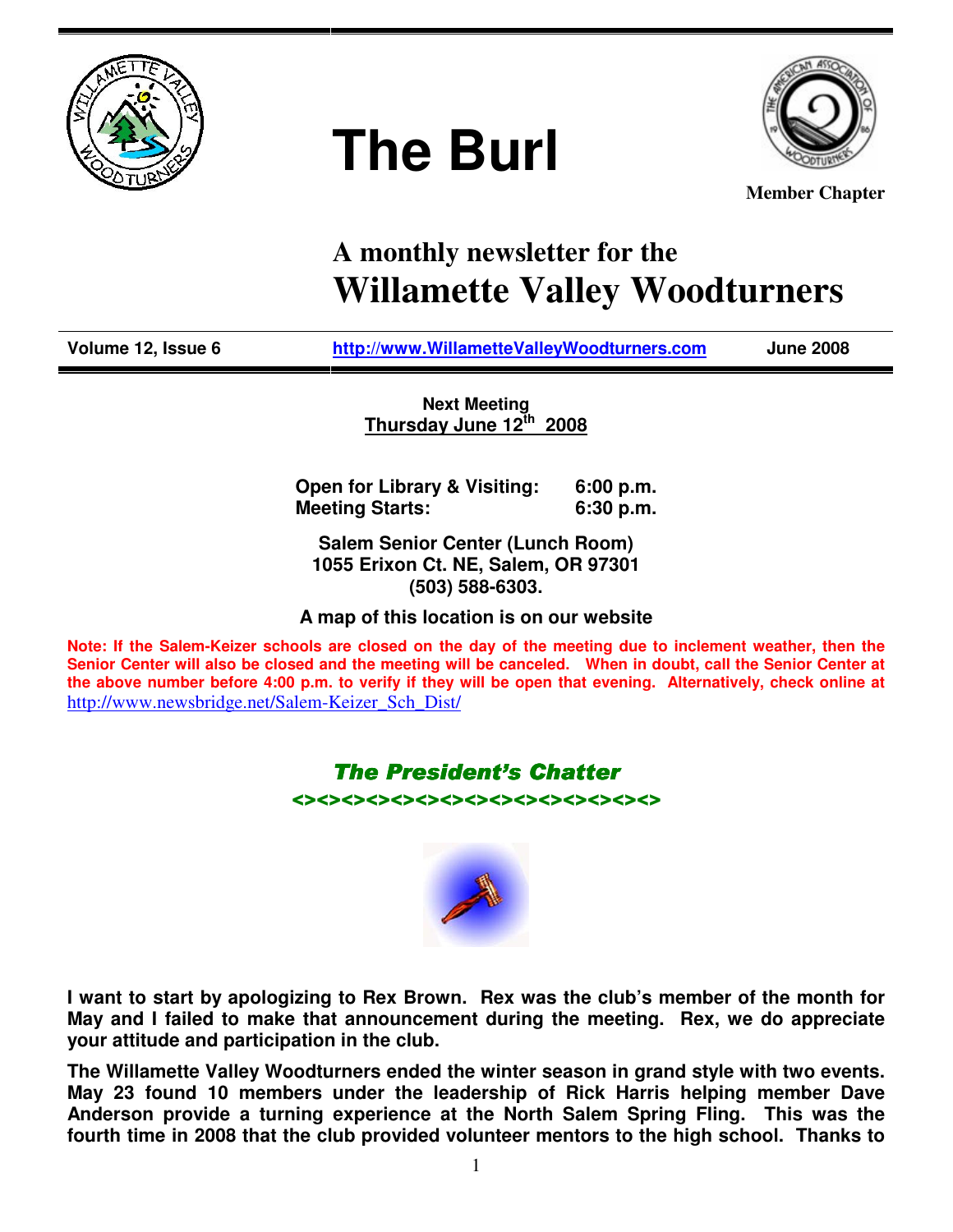**Rick for organizing and making this participation work. Thanks to the many members who have shown up to help the students. On May 25, Soren Berger presented a very educational all day workshop attended by 17 turners at the shop of Nick Stagg. Our thanks to Nick and Schone Stagg for organizing and hosting the workshop.** 

**Nick Stagg is organizing a wood gathering opportunity for club members for June 28. Individuals will be able to harvest a variety of species for their use. We will also gather logs that will be processed into rounds at a club potluck/workday in August with Jack and Margaret Knight hosting that event at their home. Further details of these events are in this newsletter, additional information will be provided as it develops. This is a great way for some of our newer turners to get inexpensive turning stock of a variety of species; look for the sign-up sheets at the June meeting.** 

**The club will be demonstrating woodturning and answering questions for the public at two events later this summer: the Steam-up at Powerland Aug 2-3; and the State Fair Aug 26 through September 1.** 

**In Aug-Sept. the Senior Center will be moving to a new location. We will continue our meetings at the new location. Details will be provided later.** 

**Keep the chips flying.** 

**Walt Thies** 

**President** 

**Willamette Valley Woodturners** 

# **Current & Upcoming Events**

<><><><><><><><><><><><><><><>

**June Meeting** 

**Nick Stagg: Catches, how they happen and how to try and avoid them.** 

**Our own VP, Nick is an accomplished turner and it will be interesting to get his advice on a problem that occasionally affects all of us.** 

**===============** 

**Upcoming Meetings** 

 **July: Jim McCallister Demonstrating the Rose Engine lathe he built.** 

 **August: Rudy Rodolph Turning alternative materials** 

**September: To be determined**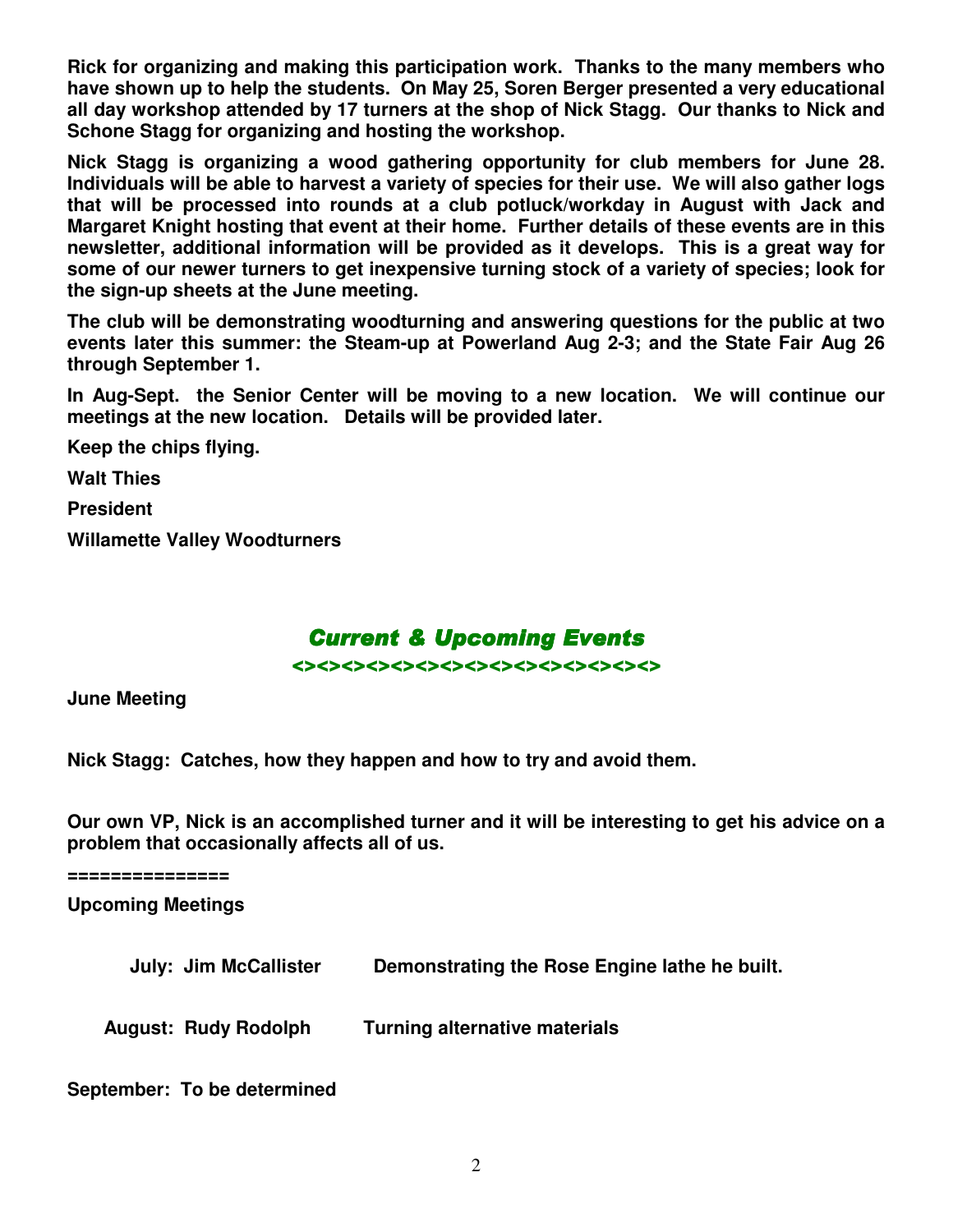**November: Ken Spaur Details to come** 



**HELP!** 

**We ran this appeal last month and include it again as a reminder.** 

**Are there any interested members that would like to host a Sawdust Session? We've had some good ones this year that were well attended and we'd like to keep them going. Perhaps several of you with a common interest could combine one!** 

**I'd also like some suggestions for Sawdust session topics. What do you want to see, learn or know more about? The gatherings are low key with time to visit, leg-pull and a chance to share ideas. What do you think, can you do one?** 

**Are there any members that would like to conduct one, but don't have the room?** 

**My shop is available for anyone to use for a Sawdust Session. All you need to do is call or email me and we'll set it up.** 

**Nick Stagg** 

**ukstagg@dishmail.net 503 871 1128** 

# Club News & Benefits <><><><><><><><><><><><><><><>

**Our Member of the Month for May 2008 was Rex Brown** 

**We recognize Rex this month as an example of kind of member that makes our club the fun group that it is. As with many of our members, Rex brings energy and enthusiasm for both woodturning and for the learning and teaching that is the core mission of the club. Since joining late last year, Rex has attended Saturday Sawdust sessions and been a one-man recruiting team introducing others to the club and convincing five to join. Recognizing that the club functions through volunteers, Rex recently offered to help with setting up and running the video coverage of demonstrations. Rex, we are glad you found us.** 

#### **==============**

**This is a great BIG THANK YOU to the following members who stood out in the rain and cold, without even getting lunch, for 3 hours to make the final turning session at North Salem High for this year a big success. They were Troy Mullins, Jerry Lelack, Ed Letterman, Pete Peterson, Mike Mason, Don Roberts, Walt Thies, Roger Molsom, and Myron Yancey. There is no way to really say how much Dave Anderson and I appreciate the time and effort**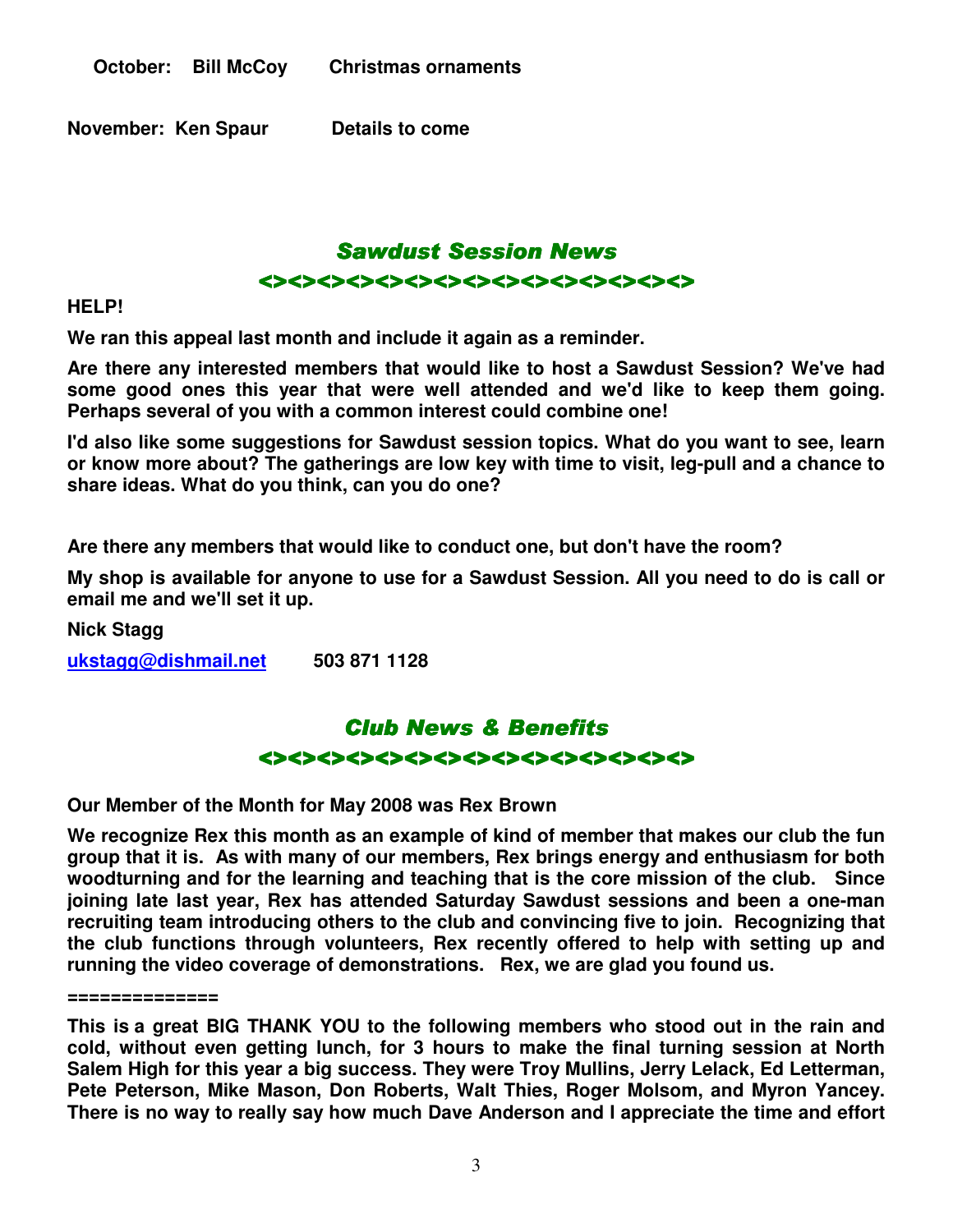**you put forth, so we are going to fix you BBQ hamburgers on the 20th or 21st of June which ever works better for you, this is for the lunch you missed.** 

**Rick Harris** 

**===============** 

**Wood Gathering In Coos Bay**

**Volunteers needed!!!** 

**Don Fisher has kindly invited us to harvest wood on his property in Coos Bay, Saturday June the 28th.** 

**There are all kinds of wood available except oak and for the most part it's long lengths and large diameters. Myrtle, cherry, maple, holly, alder and others I can't remember!! Don has a loader there to lift into trailers.** 

 **The plan is to take it to Jack and Margaret Knight's house and combine the annual picnic with a day of sawing logs.** 

**What we need are some volunteers with trailers to transport the wood to Jefferson and some foot soldiers with chainsaws to help with loading.** 

**If you'd like to be a part of this Field Day we'll have a sign up sheet at the meeting as I need to give Don a rough head count of those who plan to attend. At that time we'll also have an idea of people with trailers.** 

**The wood is free and the only payment Don would like is a turning in return. This is a great opportunity to get wood for your self and others who can't attend, or, for the monthly wood raffle.** 

 **As far as folks who drive with trailers, we'll need to come up with some way of fuel sharing to make it equitable. The location is only five minutes from downtown Coos Bay** 

**Nick Stagg** 

**===============** 

**Eli Avisera from Israel will be doing an all day demo at Dale Larson's shop in Gresham on Thursday June 26th. Eli is a great teacher and uses different shaped tools than most of us use. And he does beautiful woodturnings. The cost is \$30. The class will start about 9:30 am. If interested call Dale at 503-661-7793 or email woodbowl@verizon.net**

**===============** 

**Woodturners of Olympia are presenting a Woodturning Symposium - Creativity in Woodturning on July 26, 2008 at the American Legion Post #3, 3201 Eastbay Dr. NE. (Boston Harbor Rd. NE ), Olympia, Wa. 98507** 

**Cost: \$50.00 - early registration until July1, 2008,** 

 **\$65.00 after July 1, 2008** 

 **\$10.00 - Youth under the age of 18 when accompanied by a paying adult** 

 **For information and Map w/Directions or to register on line visit :** 

**www.woodturnersofolympia.org or www.wtooly.org**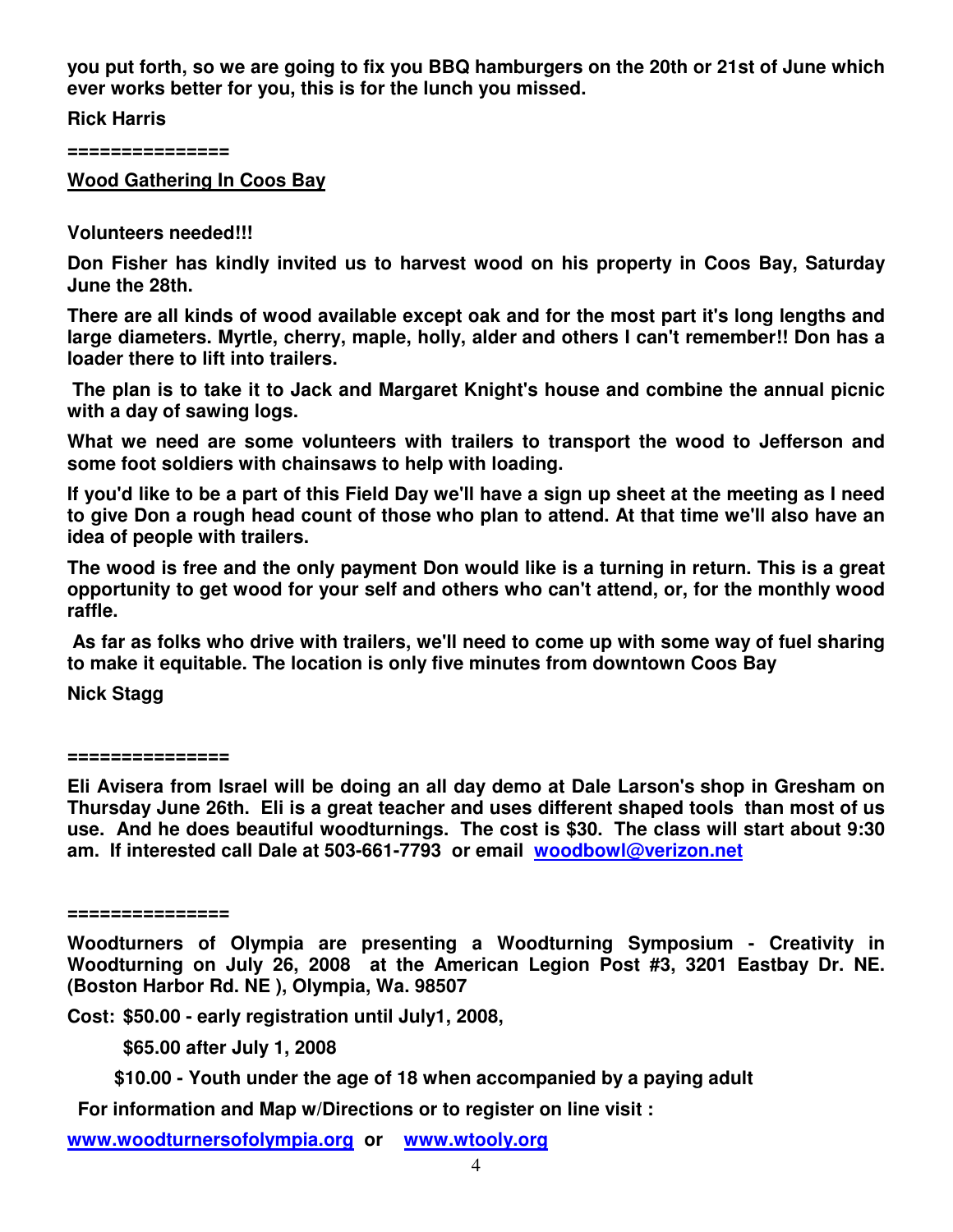#### **================**

 **Margaret Parker, widow of former member Ed Parker, has 2 items for sale: they are a planer and a table saw. Work phone is (503) 371-3013 ex 1318 and home phone after 7:00 PM is (503)363-9501** 

**================** 

Table saw for sale for \$100. It is a Sears, 10 inch, with stand and fence. Contact J.J. Jones at: 541.745.3802, or *jisjones@peak.org*, or at the next meeting.

**================** 

**We hear that Wes Coffelt 408-726-1994 (cell) has various kinds of woods from tree trimming that might be of interest to the woodturner. He lives in South Salem. Wes is not a club member.** 

### AAW News

#### <><><><><><><><><><><><><><><>

**The Arizona Woodturner's Association will hold its third Desert Woodturning Roundup on February 6, 7 & 8, 2009 at the Mesa Convention Center, Mesa, AZ. For details please go to: www.desertwoodturningroundup.com**

**Journal Archives On-line:** 

**The AAW journal, American Woodturner, is arguably one of the most compelling reasons for joining the organization. We have an incredibly valuable resource in the older issues of the journal, and for some time we have been working on a plan to make this material available to all members. All journals have now been converted to pdf format. We will begin by uploading archived copies of the complete journals and selected articles on to the members only area of the AAW website. This will be of particular interest to newer members who will have access to all the collected knowledge the journal has to offer. Of course, seasoned members will also find much of interest. This is a huge undertaking that will provide members with ready access to projects, articles on techniques, tool making and many useful tips.** 

**Initially, there will be a selection of articles available free for downloading. We will begin with about 40 articles and projects covering a wide variety of topics. Additional articles and issues will be made available for a nominal fee on a regular basis until the complete archive is available. The fee will help cover administrative and development costs incurred to make this possible. The articles and issues will be searchable by keyword(s), author, title, date, and issue number. By using the index that is currently available on the site, finding a particular article or topic of interest will be easy. The software required for this is in development now. Check the website for an announcement of availability.**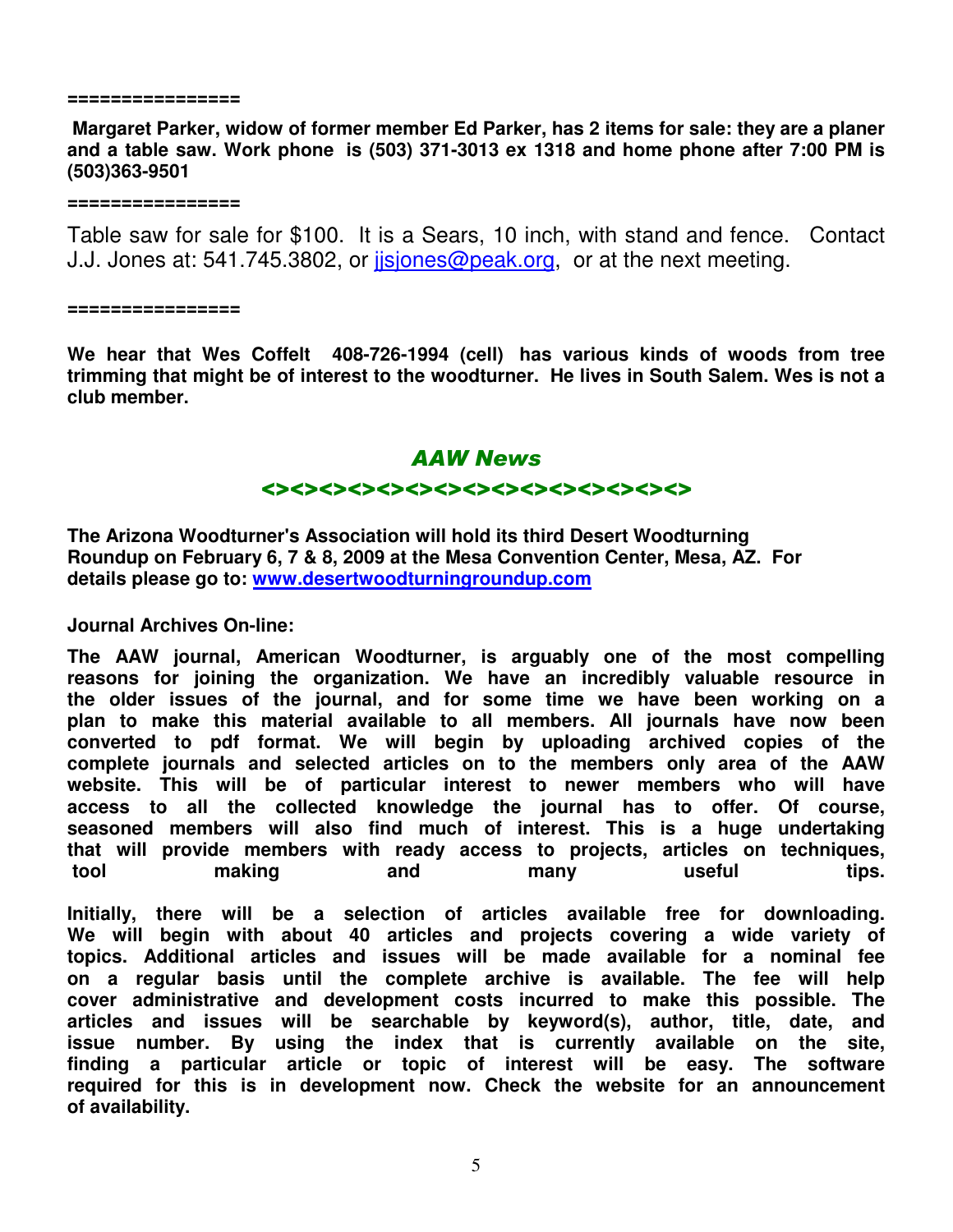#### New Members

#### <><><><><><><><><><><><><><><>

**Welcome to our new members.** 

**We have 2 new members Gary McGuire who likes to be called "Grandpa",( but we already have a "Grandpa" Jim Coon) Gary is married to Merial and lives at 17090 Hardel Ct NE, Woodburn, Or 97071. Phone #(503)981-3929 and (503)951-1172 email garylmcguire@msn.com. He likes to turn just about everything and is interested in our mentor program.** 

**The other new member is Tom Morrison, his wife is Verna, and they live at 5222 Cobb Lane S, Salem, Or 97302. Phone (503)364-3090 and e-mail address is tomverna@wvi.com. He is interested in bowls and segmented bowls, and is also interested in our mentor program.** 

**They both have lathes.** 

# **Mentors** <><><><><><><><><><><><><><><>

**Whether you are a new turner or have been turning for a long time, there is always something new to learn. If you need help on any skill, please call one of our volunteer mentors. This service is free to our members. If you can contribute additional skill areas contact Walt and have your name added to the list.** 

#### **Corvallis**

| <b>JJ Jones</b>                | 541-745-3802 | plates, natural edge bowls, general questions         |
|--------------------------------|--------------|-------------------------------------------------------|
| <b>Walt Thies</b><br>mushrooms | 541-752-5214 | <b>Christmas</b><br>collection,<br>dust<br>ornaments, |
| <b>Eugene</b>                  |              |                                                       |
| <b>Reed Gray</b>               | 541-463-9634 | bowls, coring, tool techniques                        |
| Independence                   |              |                                                       |
| <b>Nick Stagg</b>              | 503-838-4817 | sharpening, general turning                           |
| <b>Jefferson</b>               |              |                                                       |
| <b>Jack Knight</b>             | 541-327-2647 | turning basics, preparing turning wood                |
| <b>McMinnville</b>             |              |                                                       |
| <b>Keith Walker</b>            | 503-435-1461 | segmented bowls                                       |
| <b>Mill City</b>               |              |                                                       |
| <b>Ken Spaur</b>               | 503-897-2082 | pens, bowls, general questions                        |
| <b>Salem</b>                   |              |                                                       |
| Jim Coon                       | 503-566-6528 | pens and general questions about turning              |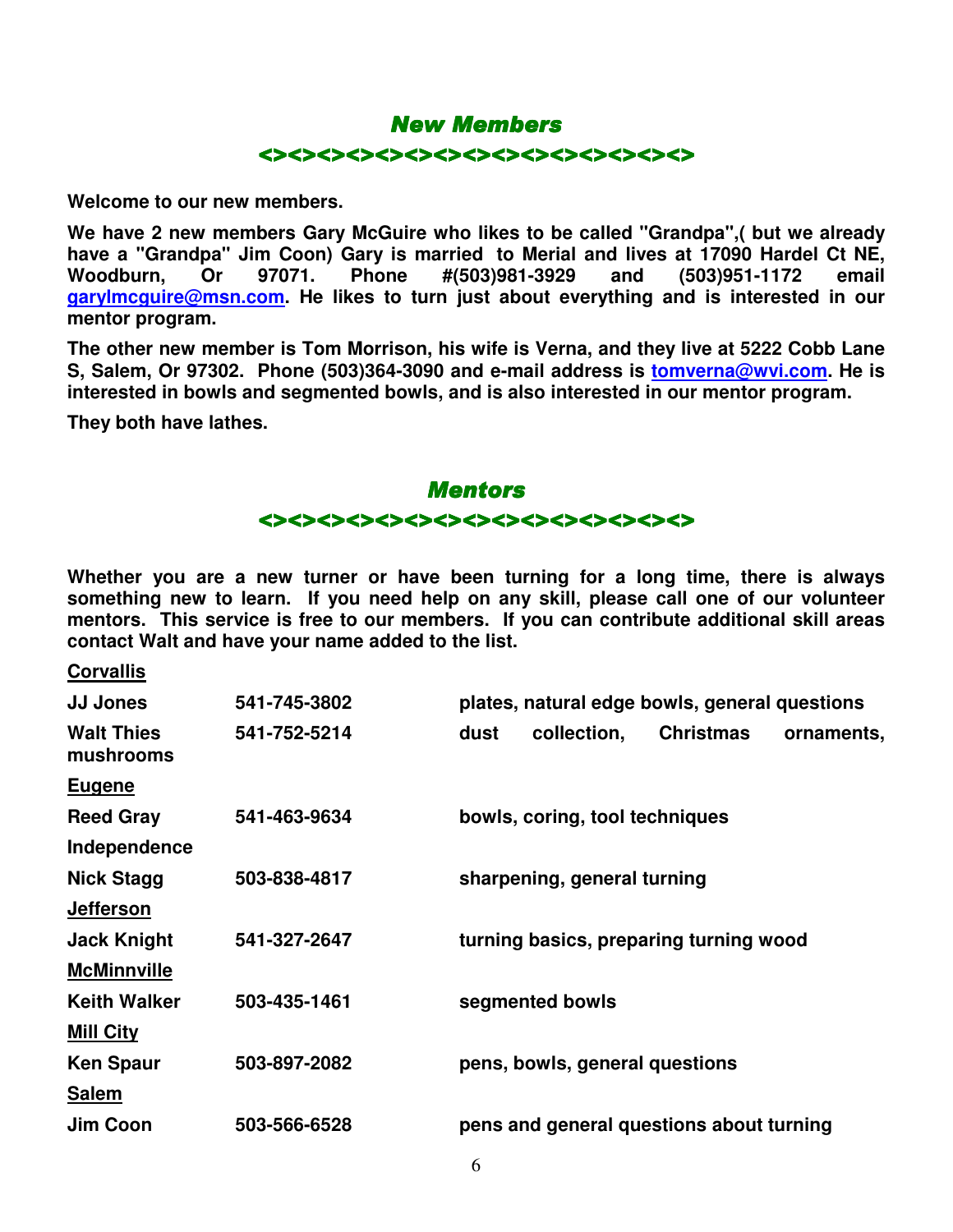

Pete Peterson is our Librarian.

**All members are welcome to check out up to three items at a time from the club library. This includes any combination of books, VHS tapes, DVDs, magazines, etc. Items should only be kept out for one month. If you can't read or watch them in that time, please bring them back so someone else can take a turn. You can then check them out again later. Thanks for your cooperation!** 

**An inventory of library items is underway. When finished it will enable members to quickly identify items of interest.** 

## WVW Board Announcements <><><><><><><><><><><><><><><>



**The Board did not meet in May**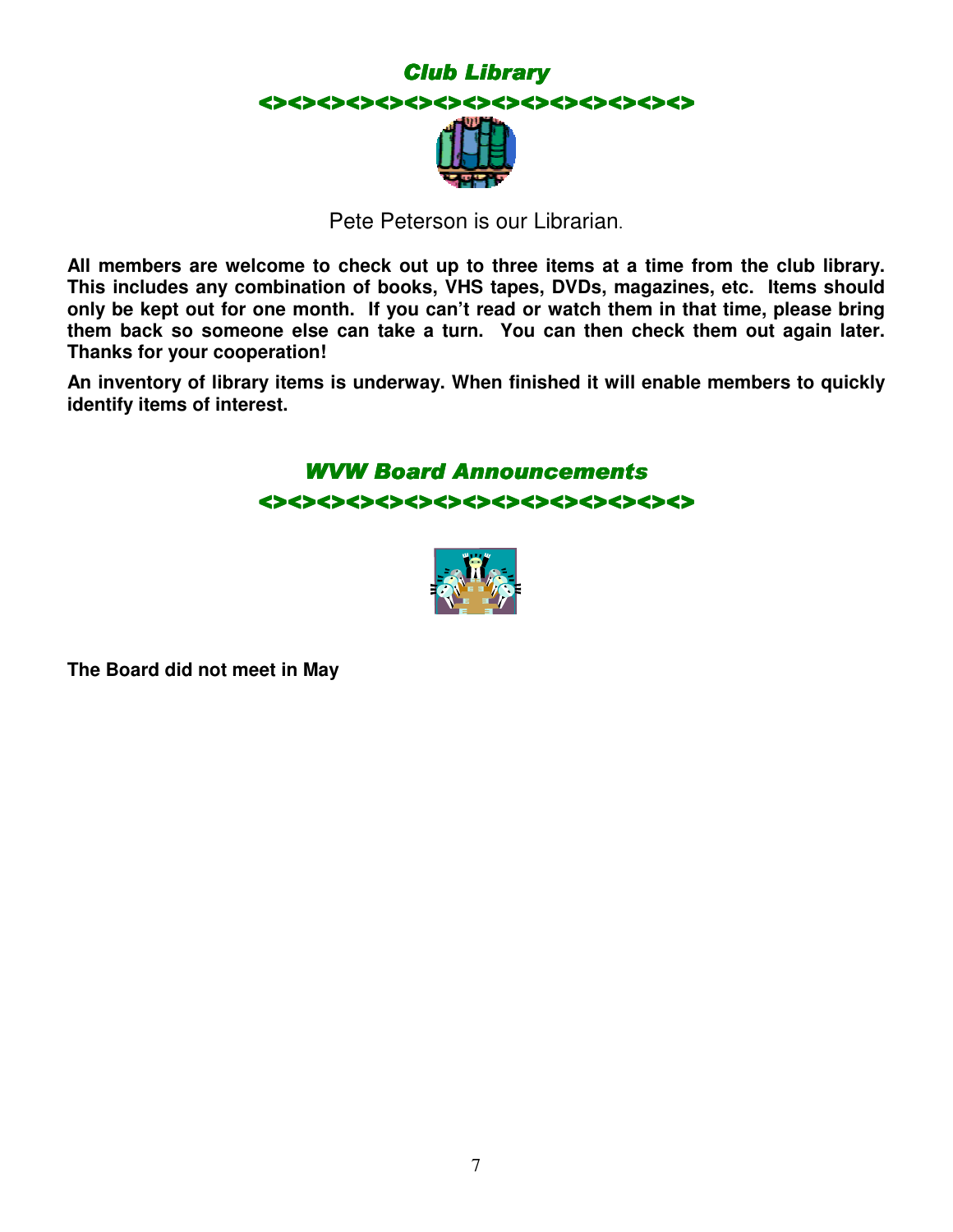# **Officer Reports**

<><><><><><><><><><><><><><<<<<<<<<<

# **Treasurers Report**

**By Rick Harris** 



**May 2008** 

| <b>Beginning Balance</b>         | \$5295.10 |
|----------------------------------|-----------|
| <b>May Income</b>                |           |
| <b>Dues</b>                      | 40.00     |
| <b>Raffle</b>                    | 73.00     |
| Glue/ Anchor Seal                | 50.00     |
| <b>Soren Berger Demo</b>         | 425.00    |
| <b>Total May Income</b>          | \$588.00  |
| <b>Expenses</b>                  |           |
| <b>Glue/Anchor Seal Purchase</b> | 202.00    |
| <b>Soren Berger Demo</b>         | 500.00    |

Total Expenses \$702.00

| <b>Ending Balance</b> | \$5181.10 |
|-----------------------|-----------|
|-----------------------|-----------|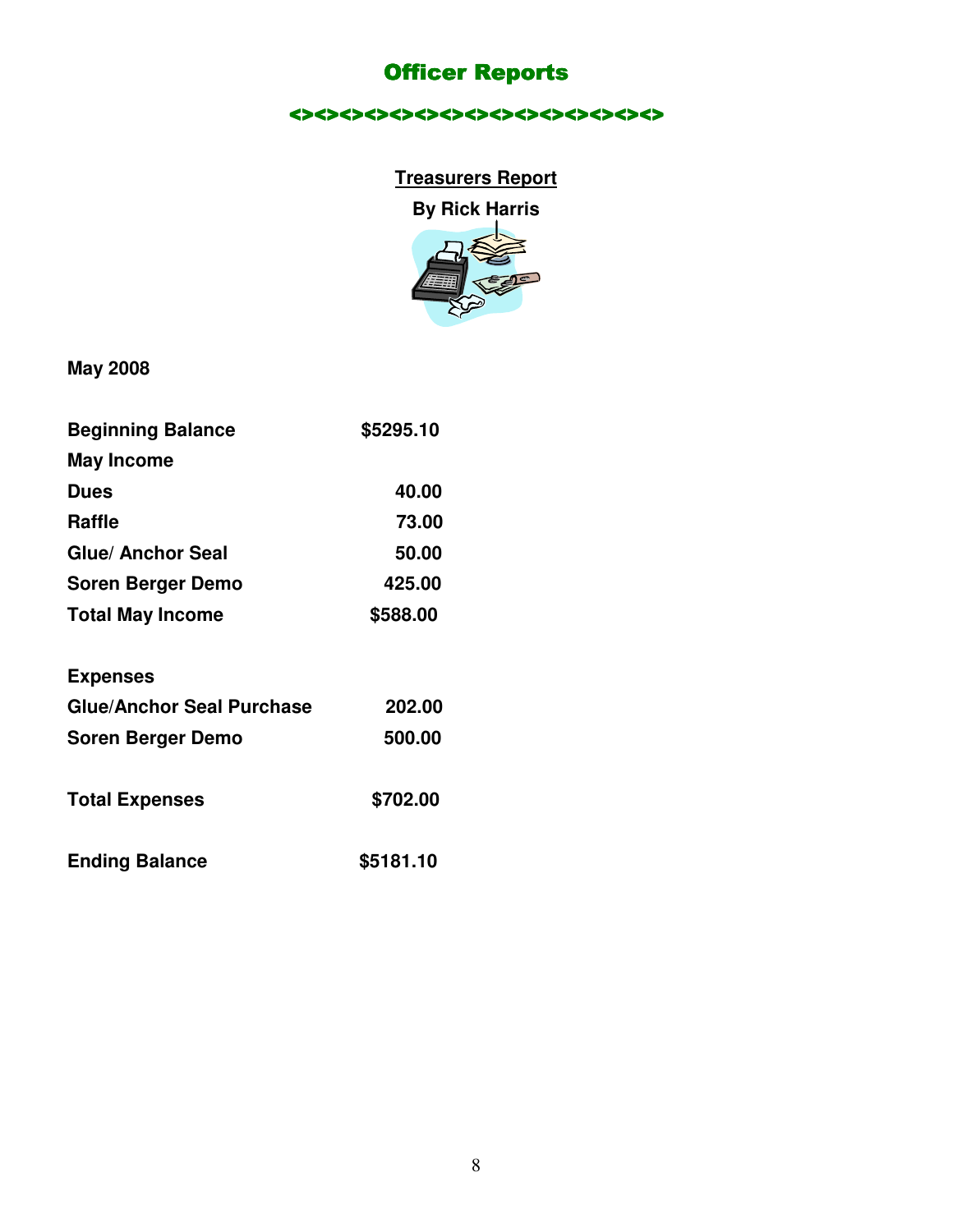### **The Secretary's Shavings**

#### **By Neva Hutchinson**



**There were 43 people present…including 4 visitors and 2 new members** 

**Pledge of Allegiance** 

**Introduction of New Members** 

**Introduction of Visitors** 

**Report on Keith Walker who had surgery on his jaw. He is home and doing well.** 

**Jack Knight gave a presentation on bowl making and on preparing your wood. He showed emphasizing the use of long grain. He demonstrated on a piece of cherry wood that was 11" inside the Cambrian layer. He warned about avoiding checked areas as it will ruin your bowl. Jack explained how the position of the pith when you do your turning, effects how to cut a large log to get the best usage, avoiding the pith area in the center and the pattern of the grain in your bowl. He showed two options…one with the pith on top when the bowl was turned and one with the pith on the bottom.** 

**Next he discussed turning spindles and that the grain always goes parallel with the table of the lathe. He discussed speed and that small spindles turn easier with higher speeds. His recommendation was that you always work from the high side to the low side to prevent gouging into the wood.** 

**For his third demonstration he turned toad stools. His wood of choice- almost anything including tree prunings. Some of his samples were lilac, rhododendron and juniper. Jack said he used medium super glue to attach his wood to his glue block.** 

**Walt reminded the members that there are two turning events this summer, one at the Steam Up and one at the Oregon State Fair.** 

**Break at 7:30-Resumed at 7:45** 

**After the break, Jack demonstrated free form spindles. The process involves off setting the chuck to allow for different centers. He also took the time to actually turn a small bowl, demonstrating all the techniques that he had talked about.** 

**Nick did Show and Tell. Conrad Witt brought a very nice Mango bowl, Bob Garvey turned a maple bowl and we had an alabaster bowl with wood rim and an ebony foot made by Aaron Howard.** 

**Break at 8:30-Resumed 8:43** 

**Short question and answer period-no questions** 

**Rick asked that if there are any turned canes out…they need to come back. He also asked again for volunteers for the wood turning day at North Salem High School.** 

**Meeting adjourned 8:45.**